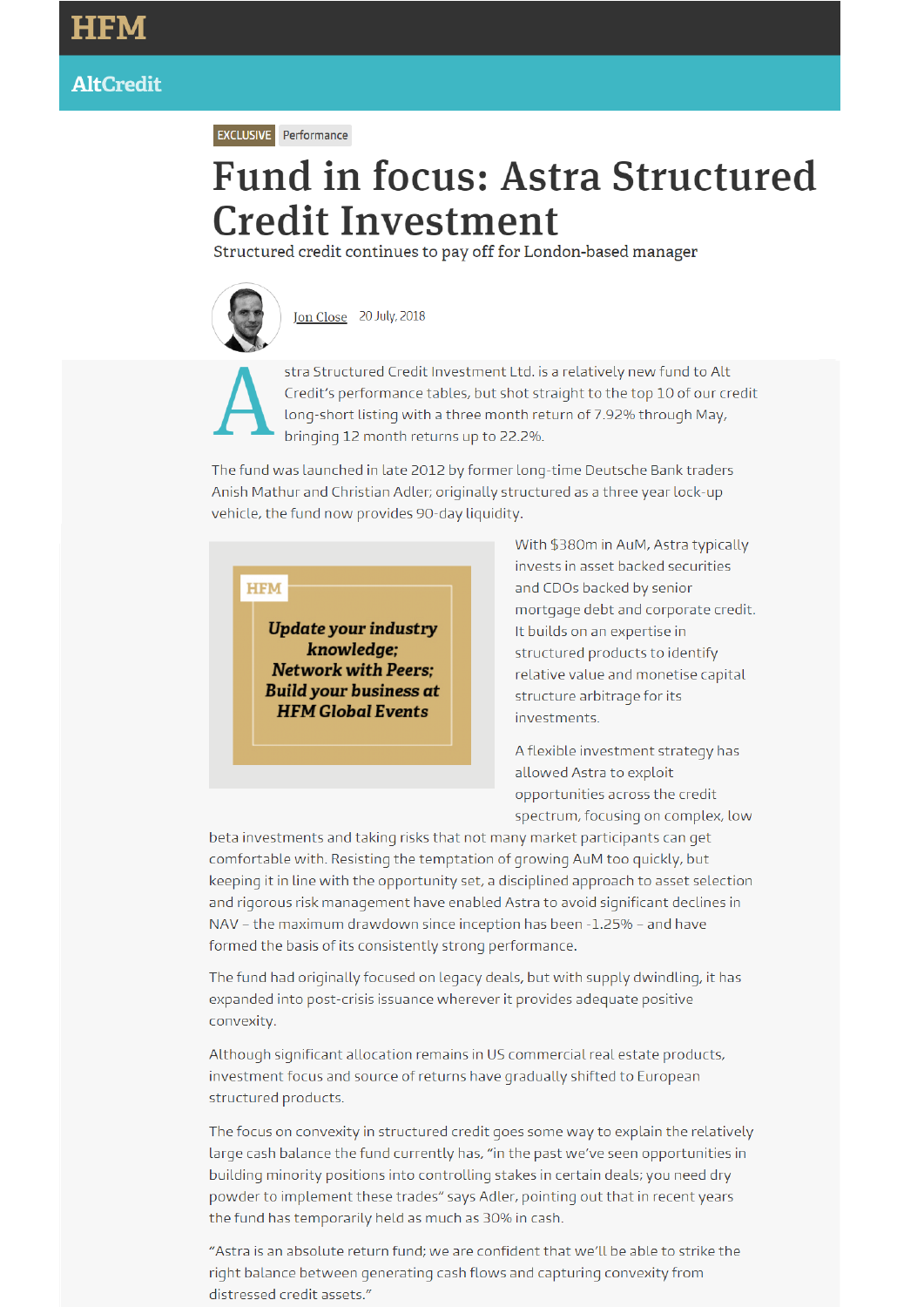|  |  | Top 50 Credit I/s funds |  |
|--|--|-------------------------|--|
|--|--|-------------------------|--|

|                                                     | <b>AUM</b>  |                      |         | Last 6 | Last 12 |            | <b>Annualised</b> | Inception     |
|-----------------------------------------------------|-------------|----------------------|---------|--------|---------|------------|-------------------|---------------|
| # Fund Name                                         | (\$m)       | <b>Last 3 Months</b> | May     | months | months  | <b>YTD</b> | compund           | Date          |
| 1 Westfield Fund                                    | 129         | 14.2%                | 7.1%    | 22.6%  | 23.3%   | 17.3%      | 29.7%             | <b>Nov-15</b> |
| 2 Numen Credit Opportunities Fund                   | 685         | 7.5%                 | 14.7%   | 21.3%  | 21.9%   | 21.5%      | 18.7%             | <b>Nov-08</b> |
| 3 Serenitas Credit Gamma Master Fund                | 85          | 6.9%                 | 1.8%    | 9.8%   | 22.0%   | 10.2%      | 14.0%             | $Jan-13$      |
| 4 Astra Structured Credit Investments               | 381         | 6.3%                 | 4.8%    | 13.5%  | 22.2%   | 13.0%      | 18.8%             | <b>Nov-12</b> |
| 5 Wexford Offshore Credit Opportunities Fund        | 41          | 3.9%                 | 1.2%    | 4.4%   | $-0.2%$ | 3.0%       | 11.9%             | Feb-03        |
| 6 Northlight Credit Opportunity Fund                | 34          | 3.7%                 | 1.4%    | 10.8%  | 11.1%   | 8.9%       | 8.9%              | $Sep-15$      |
| 7 Hildene Opportunities Fund II                     | 784         | 3.6%                 | 1.3%    | 9.0%   | 16.9%   | 8.1%       | 16.2%             | Aug-11        |
| 8 GCA Credit Opportunities Fund                     | 504         | 3.4%                 | 1.9%    | 5.0%   | 5.2%    | 4.6%       | 13.4%             | Oct-08        |
| 9 Millstreet Credit Fund                            | 433         | 3.3%                 | 1.4%    | 14.7%  | 29.3%   | 6.8%       | 9.9%              | $Jun-10$      |
| 10 Wexford Credit Opportunities Fund                | 66          | 3.2%                 | 1.4%    | 4.5%   | 2.1%    | 3.2%       | 12.7%             | Dec-02        |
| 11 Serone Key Opportunities Fund USD Composite      | 259         | 3.2%                 | 0.6%    | 6.2%   | 15.0%   | 5.9%       | 14.6%             | $Sep-13$      |
| 12 Axonic Credit Opportunities Funds                | 1,025       | 3.0%                 | 1.5%    | 5.2%   | 8.4%    | 4.4%       | 15.3%             | Apr-09        |
| 13 BulwarkBay Credit Opportunities Fund             | 25          | 2.9%                 | 1.5%    | 4.4%   | 10.3%   | 4.0%       | 4.7%              | <b>Nov-11</b> |
| 14 CSS Alpha Fund Class A (US\$)                    | Undisclosed | 2.8%                 | 0.4%    | 6.8%   | 13.6%   | 5.6%       | 9.7%              | $Jan-15$      |
| 15 Leste Credit FIM CP                              | 82          | 2.8%                 | 1.0%    | 6.9%   | 14.1%   | 4.8%       | 15.0%             | $Sep-15$      |
| 16 Omni Secured Lending Fund III                    | 695         | 2.7%                 | 0.8%    | 5.1%   | 9.0%    | 3.8%       | 8.5%              | Apr-16        |
| 17 Brevan Howard Securitized Products master Fund   | 176         | 2.7%                 | 1.6%    | 4.4%   | 12.0%   | 4.2%       | 12.1%             | <b>Dec-16</b> |
| 18 Arena Short Duration High Yield Fund             | 642         | 2.7%                 | 1.2%    | 4.7%   | 9.1%    | 4.0%       | 7.3%              | May-14        |
| 19 Silverback Arbitrage Fund                        | 212         | 2.6%                 | 0.8%    | 4.0%   | 6.5%    | 3.1%       | 8.7%              | $May-13$      |
| 20 Pier Special Opportunities Fund                  | Undisclosed | 2.4%                 | 1.2%    | 7.2%   | 14.8%   | 5.6%       | 14.8%             | Jun-17        |
| 21 Medalist Partners Harvest Fund                   | 876         | 2.3%                 | 1.0%    | 4.9%   | 11.0%   | 4.3%       | 8.9%              | Aug-12        |
| 22 Selwood Asset Management Credit Opportunity Fund | 200         | 2.3%                 | $-0.9%$ | 7.0%   | 21.7%   | 3.6%       | 19.8%             | Mar-17        |
| 23 TCA Global Credit Master Fund                    | 459         | 2.3%                 | 0.6%    | 3.9%   | 8.5%    | 3.6%       | 13.3%             | Apr-10        |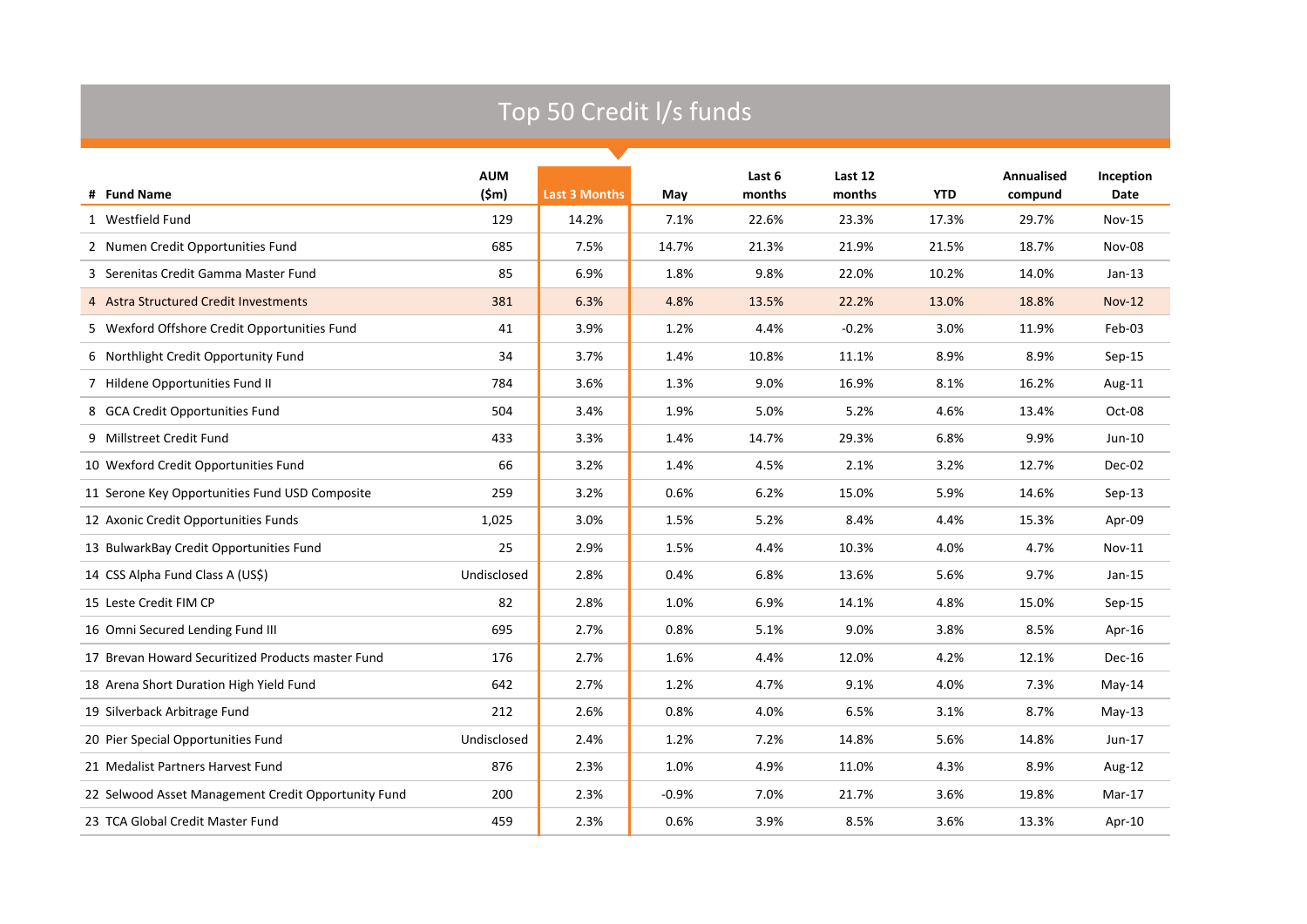| 24 Selwood Asset management Liquid Credit Fund    | 758         | 2.3% | 0.1%    | 5.1% | 11.0% | 3.5% | 11.5% | $Sep-15$ |
|---------------------------------------------------|-------------|------|---------|------|-------|------|-------|----------|
| 25 LNG Europa Credit Fund                         | Undisclosed | 2.3% | 1.6%    | 9.6% | 15.0% | 7.3% | 5.9%  | Apr-11   |
| 26 OWS Credit Opportunity Master Fund             | 1,501       | 2.2% | 0.6%    | 6.5% | 13.5% | 5.7% | 10.6% | $Jan-11$ |
| 27 400 Capital Credit Opportunities Fund          | 1,911       | 2.2% | 0.5%    | 5.8% | 13.3% | 5.1% | 13.9% | Feb-09   |
| 28 Hudson Cove Credit Opportunities Fund          | 286         | 2.1% | 0.9%    | 4.0% | 9.2%  | 3.3% | 13.5% | Sep-09   |
| 29 Ovation Alternative Income Fund                | 507         | 2.1% | 0.7%    | 2.2% | 5.0%  | 3.3% | 10.0% | $Jan-14$ |
| 30 Cheyne Real Estate Credit Holdings Fund II     | 2,482       | 2.0% | 0.7%    | 4.7% | 8.9%  | 3.3% | 5.6%  | Apr-13   |
| 31 Angel Oak Strategic Mortgage Income Fund       | 136         | 2.0% | 0.6%    | 3.6% | 9.8%  | 3.0% | 11.5% | Nov-11   |
| 32 NorthStream Credit Strategies Fund             | Undisclosed | 2.0% | 0.5%    | 5.0% | 10.0% | 3.3% | 14.8% | $May-16$ |
| 33 SCIO-Fund SICAV-FIS SCIO Opportunity Fund I    | 38          | 2.0% | 0.5%    | 3.0% | 6.1%  | 2.7% | 6.0%  | Apr-16   |
| 34 Bayview Liquid Credit Strategies Fund          | 607         | 1.9% | 0.6%    | 5.7% | 11.1% | 4.5% | 10.4% | Apr-15   |
| 35 East Lodge Capital Credit Opportunities        | 1,075       | 1.9% | 0.9%    | 5.1% | 11.4% | 4.5% | 5.2%  | Apr-14   |
| 36 BK Opportunities Fund IV Class C               | 131         | 1.8% | 0.3%    | 5.5% | n/a   | 4.8% | 13.7% | Jun-17   |
| 37 Scipion Commodity Trade Fiance Fund            | 8           | 1.8% | 0.5%    | 3.6% | 7.2%  | 3.0% | 6.9%  | Mar-16   |
| 38 Swiss ALP Constant Cash Yield I                | 57          | 1.8% | 0.6%    | 3.6% | 7.3%  | 3.0% | 7.2%  | $May-13$ |
| 39 Swiss ALP Constant Cash Yield Diversified      | 95          | 1.8% | 0.6%    | 3.4% | 7.1%  | 2.9% | 7.1%  | Apr-15   |
| 40 Cairn Specials Opportunities Credit Fund       | 190         | 1.7% | 0.8%    | 3.1% | 3.8%  | 3.0% | 7.4%  | Dec-07   |
| 41 HC European Trade Finance Fund                 | Undisclosed | 1.7% | 0.6%    | 3.3% | 6.2%  | 2.7% | 6.4%  | $Oct-12$ |
| 42 BAF Latam Credit Fund                          | 590         | 1.7% | 0.6%    | 3.3% | 6.7%  | 2.8% | 7.9%  | Aug-14   |
| 43 Hellebore Credit Arbitrage                     | 183         | 1.7% | $-0.5%$ | 2.1% | 3.8%  | 1.9% | 13.3% | Feb-14   |
| 44 Clareant Structured Credit Opportunity Fund II | 596         | 1.7% | 0.7%    | 4.3% | 11.1% | 3.7% | 22.5% | Feb-11   |
| 45 SCIO-Fund SICAV-FIS SCIO Partners Fund II      | 64          | 1.7% | 0.5%    | 3.5% | 6.8%  | 2.8% | 7.0%  | Nov-13   |
| 46 Cedarview Opportunities Master Fund            | 211         | 1.7% | 0.3%    | 4.1% | 5.6%  | 3.3% | 6.6%  | Aug-04   |
| 47 CQS ABS Fund - B1 USD                          | 1,279       | 1.6% | 0.8%    | 5.5% | 11.1% | 5.1% | 17.9% | Oct-06   |
| 48 PIMCO Global Credit Opportunity Fund           | 3,773       | 1.6% | 1.0%    | 4.5% | 6.5%  | 4.9% | 6.6%  | Jun-06   |
| 49 Waterfall Eden Fund                            | 6,800       | 1.6% | 0.7%    | 4.4% | 8.3%  | 3.8% | 8.7%  | Mar-05   |
| 50 One William Street Capital Master Fund         | 2,057       | 1.6% | 0.0%    | 4.2% | 11.6% | 3.6% | 10.0% | Apr-08   |